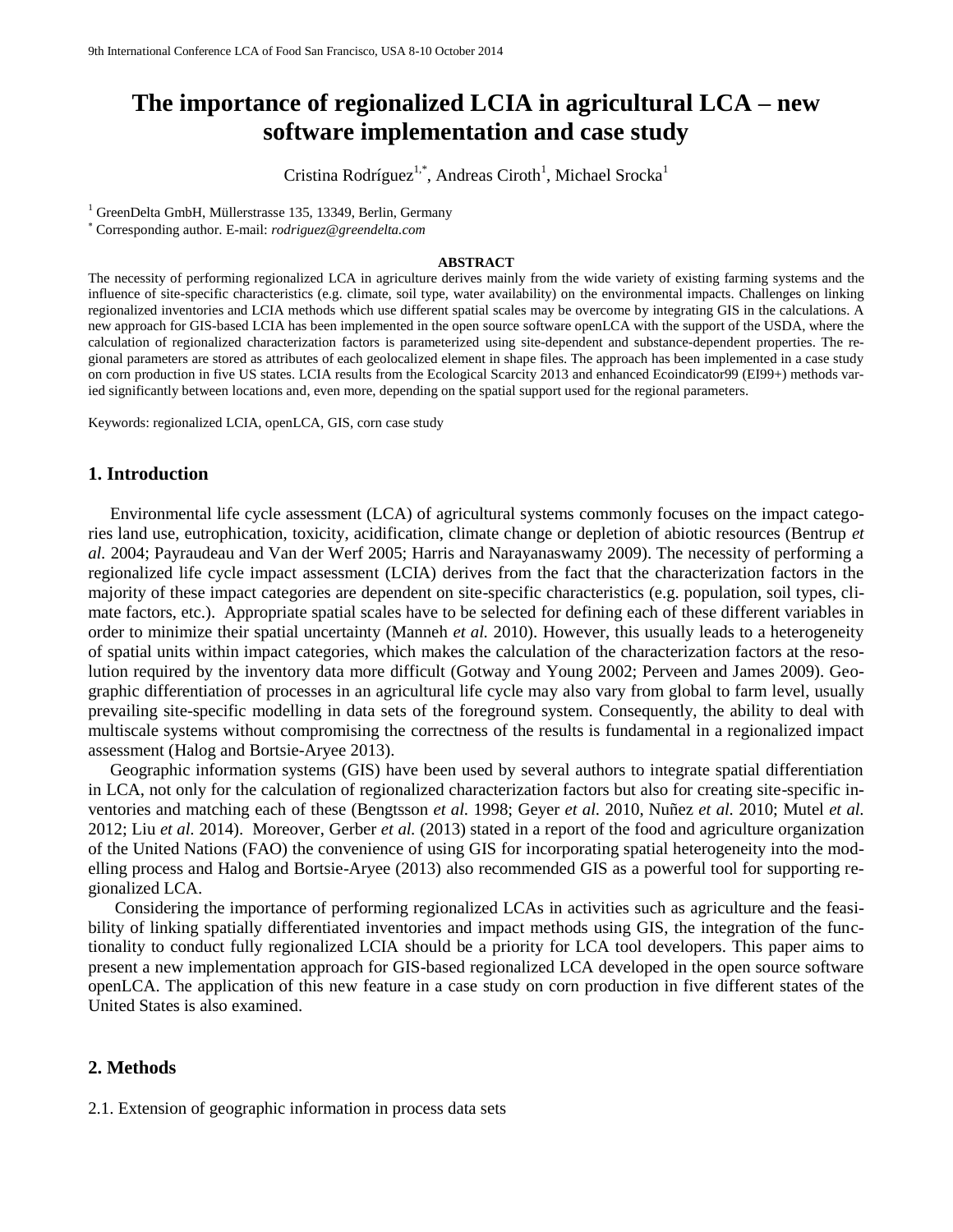In contrast to the tendency in impact assessment methodologies where more detailed regions (e.g. watersheds, ecozones, etc.) are used for the definition of the characterization factors, most commonly used LCA databases (e.g. ecoinvent 3, GaBi 2013, ELCD3) continue using country or group of countries locations only. However, spatial differentiation of agricultural systems usually requires higher spatial resolution geographies due to the considerable diversity of farming systems (Pradeleix *et al.* 2012). Therefore, the feature for specifying the geographic information of the process in openLCA needed to be enhanced to allow the LCA practitioner to differentiate between site-specific locations and to integrate GIS information in the data sets.

Data exchange formats most commonly used in LCA tools (i.e. EcoSpold1, ILCD, EcoSpold2) are all based on extended markup language (XML). The geographical information included in them has evolved from the limited location code of EcoSpold 1, to the addition of a latitude and longitude pair in ILCD and finally to the integration of keyhole markup language (KML) geographic descriptions in EcoSpold2 (Mutel 2009). As the geospatial information stored in KML files can be used by GIS, a KML editor for the processes was added in openLCA (Fig. 1). In this editor, the process location can be defined using three geometrical primitives (i.e. point, line and polygon). The resulting geographical information, characterized by the object's geometry and a set of coordinates, is known as the spatial support of the dataset (Plumejeaud *et al.* 2010). This spatial support can be easily imported and exported using a slightly modified ecospold 2 format, where KML data is also linked to the process id.



Figure 1. Extended geographic information in a process data set (left) and KML editor (right) (openLCA 1.4)

#### 2.2. Parameterization of regionalized LCIA methods

The availability of impact assessment methods providing characterization factors not only on a site-generic scale but also on a country and sub-country level or even for very high spatial resolution geographies has increased considerably in recent years (e.g. EDIP 2003, EcoIndicator 99+, ImpactWorld+, etc.). The increase in the amount of data resulting from this spatial differentiation of the factors has been overcome by using GIS files as databases of the site-specific characterization factors. However, concerns about integrating all this GIS data in the LCA software without compromising the computing power of the tool fostered the development of a new concept for dealing with regionalized LCIA in openLCA. In this new approach, the mathematical functions used in the LCIA models are parameterized in order to differentiate between site-generic (i.e. dependent on substance properties) and site-specific (e.g. population density) variables. The resulted functions per substance and impact category are defined in the openLCA LCIA method editor (Fig. 2), whereas the data for the regional characteristics are stored in shape files (i.e. GIS vector data) as attributes of each geolocalized element. The data from the different attributes extracted during the import of the shape files can be bound to the parameters used in the characterization factors functions and a default value to be used with site-generic inventory data can also be defined (Fig. 3). Moreover, uncertainty of each characterization factor and parameter can be included. As the shape files are stored in the LCA database, they can be easily exported with the database.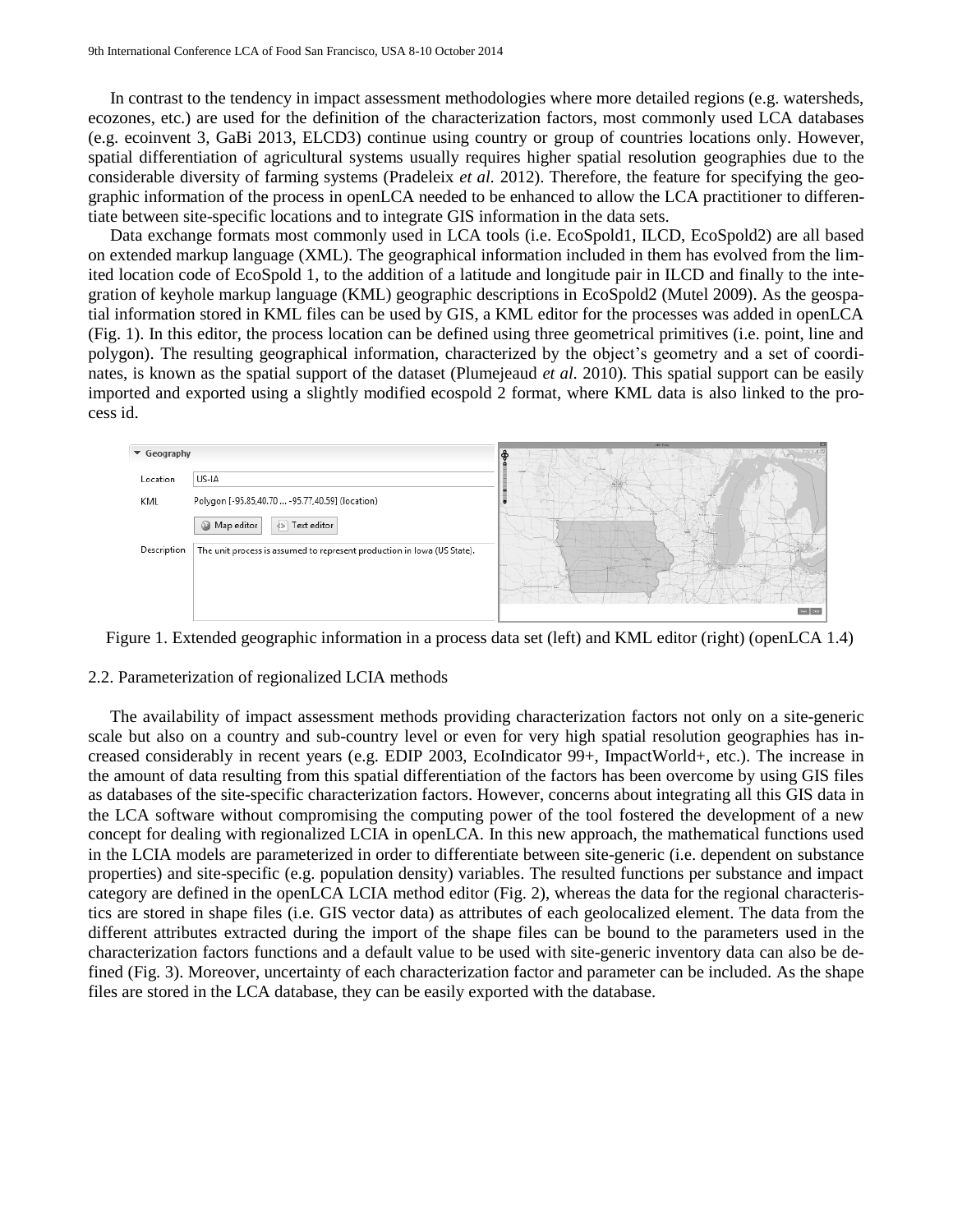| Impact factors<br>$\circledcirc$  |               |               |         |                                                     |             |  |  |
|-----------------------------------|---------------|---------------|---------|-----------------------------------------------------|-------------|--|--|
| Land use biome<br>Impact category |               |               |         |                                                     |             |  |  |
| Flow                              | Category      | Flow property | Unit    | Factor                                              | Uncertainty |  |  |
| Occupation, arable                | resource/land | Area*time     | m2*a    | ((0.60*ratio_biom)/SA_CF)*weighting*c/normalization | none        |  |  |
| Occupation, construction site     | resource/land | Area*time     | $m2^*a$ | ((0.44*ratio biom)/SA CF)*weighting*c/normalization | none        |  |  |
| Occupation, forest                | resource/land | Area*time     | $m2^*a$ | ((0.04*ratio_biom)/SA_CF)*weighting*c/normalization | none        |  |  |

Figure 2. Impact factors tab in the new LCIA method editor (openLCA 1.4)

| ▶ Global parameters                        |         |              |                                 |                                                  |                          |  |
|--------------------------------------------|---------|--------------|---------------------------------|--------------------------------------------------|--------------------------|--|
| Input parameters                           |         |              |                                 |                                                  |                          |  |
| Name                                       | Value   |              | Uncertainty                     | Description                                      |                          |  |
| atio_biom                                  | 1.0     |              | uniform: $min=0.21$ max $=1.97$ | from shapefile: ecoregions_with_biome_ratio      |                          |  |
| SA_CF                                      | 0.44    |              | none                            | Settlement Area BDP biome 5                      |                          |  |
| normalization                              | 2.437E9 | none         |                                 | m2a SA-eq.<br>km <sub>2</sub><br>km <sub>2</sub> |                          |  |
| critical_flow                              | 3535.0  | none<br>none |                                 |                                                  |                          |  |
| current flow                               | 3027.0  |              |                                 |                                                  |                          |  |
| c                                          | 1.0E12  |              | none                            | $a-1$                                            |                          |  |
| $\blacktriangleright$ Dependent parameters |         |              |                                 |                                                  |                          |  |
|                                            |         |              |                                 |                                                  |                          |  |
| Name                                       |         | Formula      |                                 | Value                                            | Description              |  |
| weighting                                  |         |              | (current_flow/critical_flow)^2  | 0.7332397584070389                               | $\overline{\phantom{a}}$ |  |

Figure 3. Parameters tab in the new LCIA method editor (openLCA 1.4)

#### 2.3. Regionalized LCIA calculation framework

The matrix-based calculation in openLCA needed to be extended to include the geographic variable in the inventory, impact assessment and results matrices. Moreover, in order to handle geospatial data, the open source Java code library GeoTools (2013) was integrated in the software.

The first step in the regionalized LCIA calculation in openLCA is to obtain the inventory matrix *G* which contains all the emissions and resources consumed per process and, consequently, per location as defined in each data set. Then, the regionalized LCIA matrix *C* containing the characterization factors per elementary flow and location in the inventory and per impact category in the method is calculated. To this end, the area of each spatial unit where the regional parameters are characterized intersected by each geographic feature of the inventory is determined. Then, a weighted average value for each parameter is obtained applying equations 1-3, depending on whether a point, line or polygon is used for defining the process location (Fig 4). Once the parameters values are calculated, the formulas in the method are evaluated resulting in the matrix *C*. Finally, the multiplication of matrices *C* and *G* provides the matrix *R* of regionalized impact assessment results.

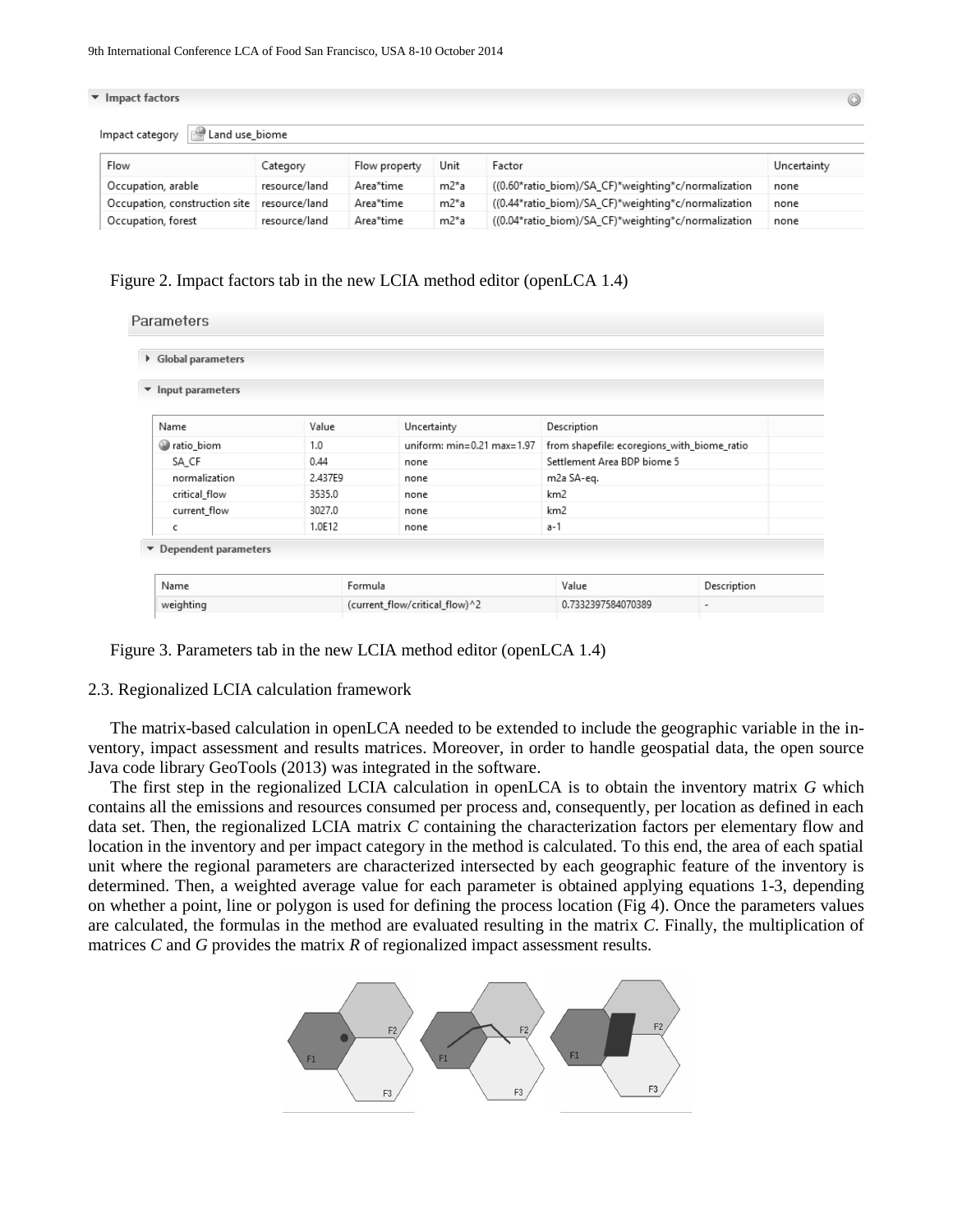Figure 4. Schematic representation of the calculation of the intersected spatial units from the LCIA method (Fi) by the process geometries point (left), line (center) and polygon (right).

$$
p_{Fi} = p \tag{Eq. 1}
$$

$$
\frac{\sum_{i=1}^{n} (p_{Fi} L_{Fi})}{\sum_{i=1}^{n} L_{Fi}} = p
$$
\nEq. 2\n
$$
\frac{\sum_{i=1}^{n} (p_{Fi} A_{Fi})}{\sum_{i=1}^{n} A_{Fi}} = p
$$
\nEq. 3

Where  $L_{Fi}$  and  $A_{Fi}$  represent the length of the line and the area of the polygon contained in each feature Fi of the shape file (i.e. spatial unit where the regional parameters are characterized), respectively.

#### 2.4. Case study inventory and preliminary impact assessment data

Life cycle models of corn production using cradle-to-farm gate as system boundary were created for the US states of Illinois, Iowa, Nebraska, North Dakota and Minnesota. The LCA Digital Commons (2013) database developed by the United States Department of Agriculture (USDA) and National Agricultural Library (NAL) was used for the activities occurring within the farm. The rest of the life cycle was completed with unit processes from ecoinvent v.2.2 and GaBi 2012 database extension XVII - full US. The KML information of the five states was obtained from the US Census Bureau (2014). The functional unit of the different product systems is the production of 1kg of "corn grain, at harvest in 2005; at farm; 85%-91% moisture".

 The method Ecological Scarcity 2013 (Frischknecht and Büsser Knöpfel 2013) was used for calculating the environmental impacts of the product systems, focusing mainly on the categories land use and freshwater consumption as they include regionalized characterization factors at different spatial resolution scales. The regional eco-factors are obtained applying to the characterization factor (*K*) a weighting factor calculated on the basis of the current  $(F)$  and critical annual flows  $(F_k)$  from a specific region and normalized to the annual flow in Switzerland  $(F_n^{CH})$  (Eq. 4). In the case of freshwater consumption impact category, the weighting factor can be calculated by the ratio of water withdrawal to renewable water supply (i.e. the water scarcity), considering that the critical flow is 20% of the water supply (Eq. 5). The method developers provide a list of the resulting water scarcities on global and country levels, as well as a Google<sup>TM</sup> earth layer with values per watershed (Treeze Ltd 2014). This GIS data was adjusted to the shape file format required by openLCA (i.e. including the water scarcity values as attributes of the different features) using the free, open source software QuantumGIS. In addition, a shape file containing the country specific eco-factors and water scarcity ratios was created.

$$
Eco - factor^{Resion-1} = K \cdot \frac{1 \cdot UBP}{F_n^{CH}} \cdot \left(\frac{F^{Resion-1}}{F_k^{Resion-1}}\right)^2 \cdot c
$$
 Eq. 4

$$
Eco - factor^{Resion-1} = K \cdot \frac{1 \cdot UBP}{F_n^{CH}} \cdot \left( \frac{water - withdrawal^{Resion-1}}{water - supply^{Resion-1}_{renewable} \cdot 20\%} \right)^2 \cdot c
$$
 Eq. 5

Where *c* is a constant (i.e.  $10^{12}/a$ ) and *UBP* is eco-point, the metric used for expressing the environmental impact assessed.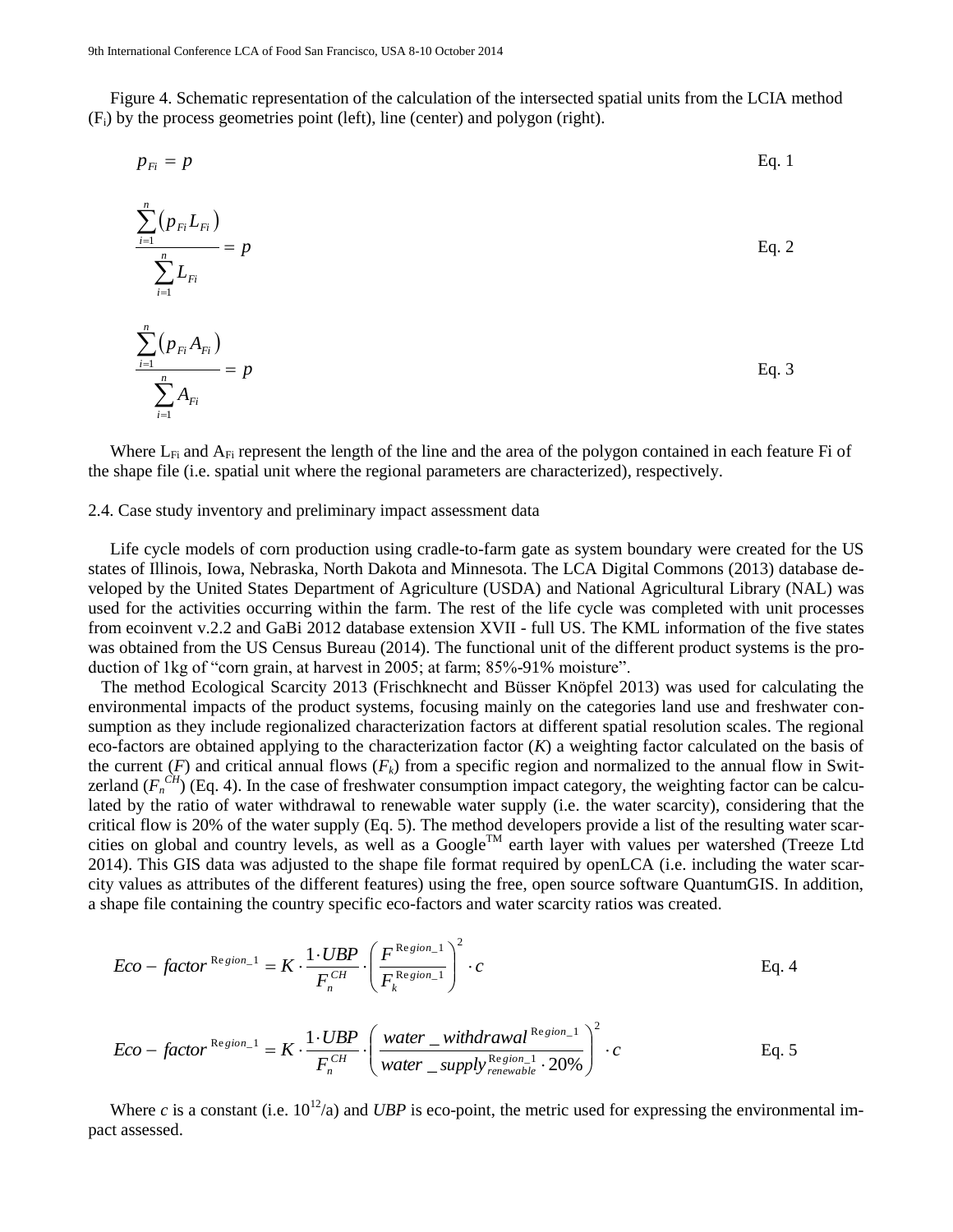Regarding land use impact, the Biodiversity Damage Potentials (BDPs) of biome 5 (i.e. temperate coniferous forests) from de Baan *et al.* (2012) are weighted with the ratio of species densities from Kier *et al.* (2005) to biome 5 in order to obtain biome-specific BDPs. "Settlement area" (SA) land use is selected as the reference "substance" for the determination of the characterization factors (*K*) that derive of the resulting BDPs (Eq. 6). The regional eco-factors are then calculated applying equation 7. This equation is defined per relevant elementary flow in the openLCA LCIA method editor as shown in figures 2-3. For a non-regionalized LCIA, the eco-factors of biome 5 are used (i.e. default ratio of species densities equal to 1). A shape file containing the features of the 14 biomes considered in the method with their correspondent ratio to the biome 5 as attribute was created for openLCA.

$$
K^{biome_{-}i} = \frac{BDP^{biome_{-}i}}{BDP\_settlement\_area\_biome5} = \frac{BDP^{biome5} \cdot ratio^{biome_{-}i} \_to\_biome5}{BDP\_settlement\_area\_biome5}
$$
 Eq. 6  
Eco – factor <sup>Resjion\_{-}1</sup> =  $K^{Resjion_{-}1} \cdot \frac{1 \cdot UBP}{F_n^{CH}} \cdot \left(\frac{F}{F_k}\right)^2 \cdot c$  Eq. 7

 $F_n^{CH}$   $\left(F_k\right)$ 

 $\setminus$ 

*CH n*

Moreover, the impact due to water consumption was also measured using the enhanced EcoIndicator99 (EI99+) method (ETZ Zürich 2014), which provides characterization factors at the watershed and country levels for the midpoint indicator WSI (i.e. water stress index), as explained by Pfister *et al.* (2009).

### **3. Results**

#### 3.1. GIS-based regionalized LCIA implementation in openLCA

The implementation of the new features and calculation framework for regionalized LCIA in openLCA was performed successfully (Fig. 1-3) and without affecting significantly the calculation time required when a single line, point or polygon was used in the geographical specification of the process. However, the ability of dealing with multi-polygons (e.g. countries containing continental and overseas territories) must be refined. Moreover, additional enhancements such as the integration of regionalized LCIA in the project level (i.e. comparison of different product systems) will also be made. The already implemented features were included as experimental in the first release of openLCA 1.4 in June 2014.

#### 3.2. Preliminary case study results

The characterization factors calculated by openLCA varied largely between the states assessed and, even more, within the same location depending on the spatial units used for the regional parameters. Table 1 presents the results for the three impact categories previously described in section 2.4. The WSI from EI99+ was for three states one order of magnitude lower than the US mean value, while Nebraska had a slightly higher value than the country average. The eco-factors for arable land use calculated using biome scale varied also 25.9% between North Dakota, the state with the lowest value, and Minnesota, the one with the highest eco-factor. As the states assessed in this study were located within biomes 4 (i.e. Temperate broadleaf and mixed forests) and 8 (i.e. Temperate grasslands, savannas and shrub lands), it is expected that characterization factors for other states with most sensitive ecoregions (e.g. California) will present even higher differences respect to the generic value (i.e. biome 5).

Table 1. Characterization factors for the EI99+ midpoint category WSI and the Ecological Scarcity 2013 categories land use (i.e. arable land) and freshwater consumption calculated with openLCA 1.4 (beta 6) for five states of the USA, using different spatial resolutions (i.e. country, watershed, biome)

| $WSI(m3/m3) - EI99+$ | Eco-factor for land use, arable | Eco-factor for freshwater consumption |
|----------------------|---------------------------------|---------------------------------------|
|----------------------|---------------------------------|---------------------------------------|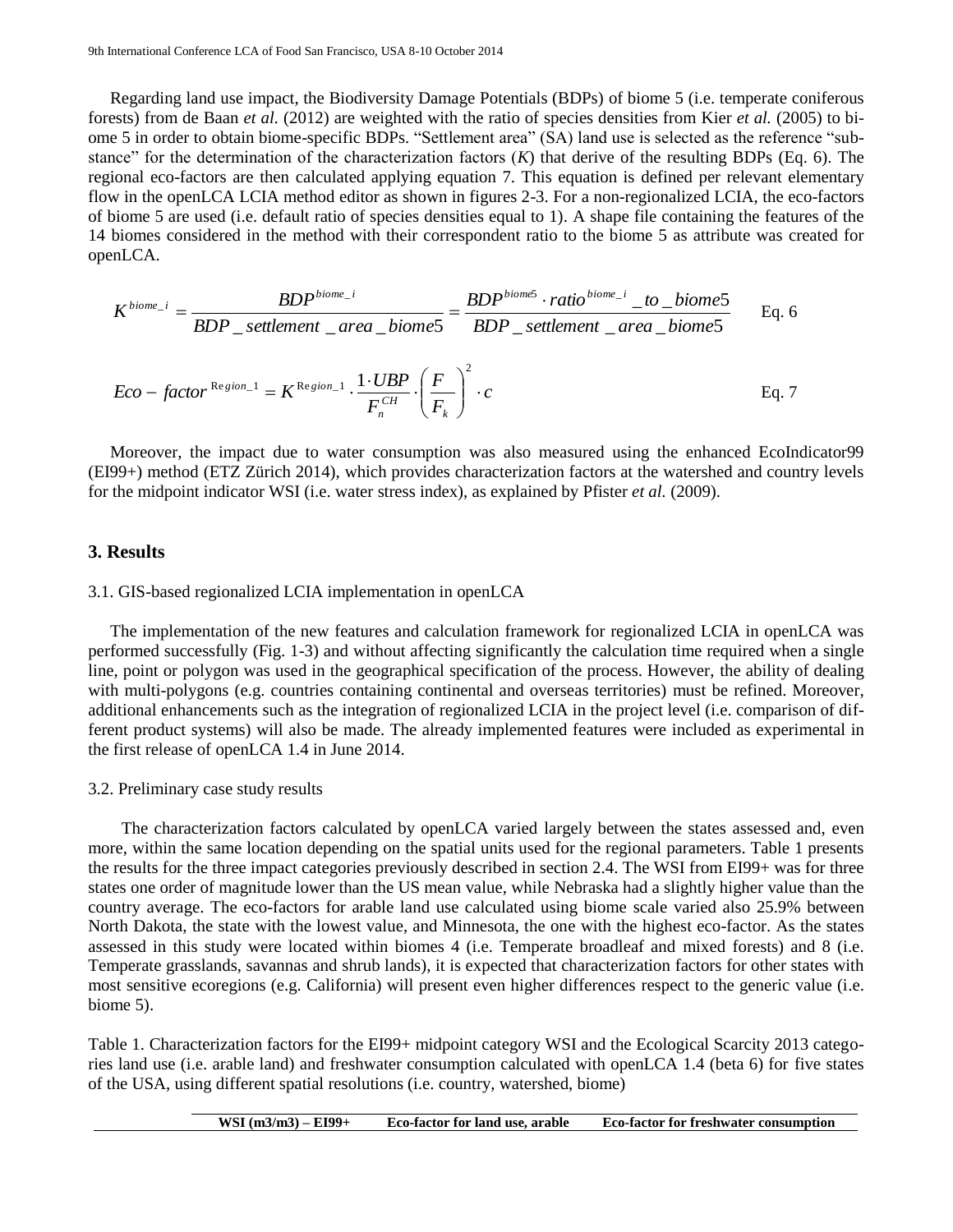|                 |         |           | $(UBP/m2a SA-eq.)$ |              |        | $(\mathbf{UBP}/\mathbf{m}^3)$ |           |  |  |
|-----------------|---------|-----------|--------------------|--------------|--------|-------------------------------|-----------|--|--|
| Location        | Country | Watershed | Generic            | <b>Biome</b> | Global | Country                       | Watershed |  |  |
| <b>Illinois</b> | 4.99E-1 | 2.81E-2   | 420                | 360          | 610    | 232                           | 109       |  |  |
| Iowa            | 4.99E-1 | 5.31E-2   | 420                | 325          | 610    | 232                           | 7376      |  |  |
| Minnesota       | 4.99E-1 | 2.89E-2   | 420                | 397          | 610    | 231                           | 4717      |  |  |
| Nebraska        | 4.99E-1 | $5.94E-1$ | 420                | 294          | 610    | 232                           | 62532     |  |  |
| North Dakota    | 4.99E-1 | $.11E-1$  | 420                | 294          | 610    | 231                           | 45828     |  |  |

The impact category freshwater consumption from the method ecological scarcity 2013 deserves a deeper analysis as huge differences exist between the results obtained using the country-level and the watershed spatial resolution. As reported by Frischknecht *et al.* (2009), the country water scarcity values are obtained from the AQUASTAT database of  $FAO<sup>1</sup>$ , whereas the data for a deeper regionalized assessment is retrieved from the database of the University of New Hampshire<sup>2</sup>, whose indicators are used in the World Water Assessment Program of UNESCO. Specifically, the indicator I4 (i.e. mean annual relative water stress index) with values per grid cell was used to generate unweighted aggregated values per watershed (Fig. 5). The resulting averages per water basin led to extreme water scarcities (i.e.  $>1$ ) in the areas intersected by some states used in the case study. Consequently, the eco-factors calculated by openLCA with data at the watershed level are much higher than those obtained with the country data.



Figure 5. Mean annual relative water stress index per watershed adapted from Treeze Ltd (2014) for its use with the ecological scarcity method 2013

The results for impact categories for which no regionalized characterization factors were available varied also between the product systems analyzed, as different inventory results were obtained due to the state-specific data sets used for the farm activities. Figure 6 presents the LCIA results of the Ecological Scarcity 2013 method. It can be observed that Nebraska is the state with highest environmental impacts for most of the impact categories, except for land use where North Dakota and Minnesota had the higher impacts. This reinforces the idea that the availability of regionalized inventories when performing site-dependent LCAs is as important as having regionalized characterization factors. For instance, if the same inventory had been used for all states, Minnesota and not North Dakota would have been the farming system with highest impacts due to land use.

 $\overline{a}$ 

<sup>1</sup> http://www.fao.org/nr/water/aquastat/main/index.stm

<sup>2</sup> <http://wwdrii.sr.unh.edu/download.html>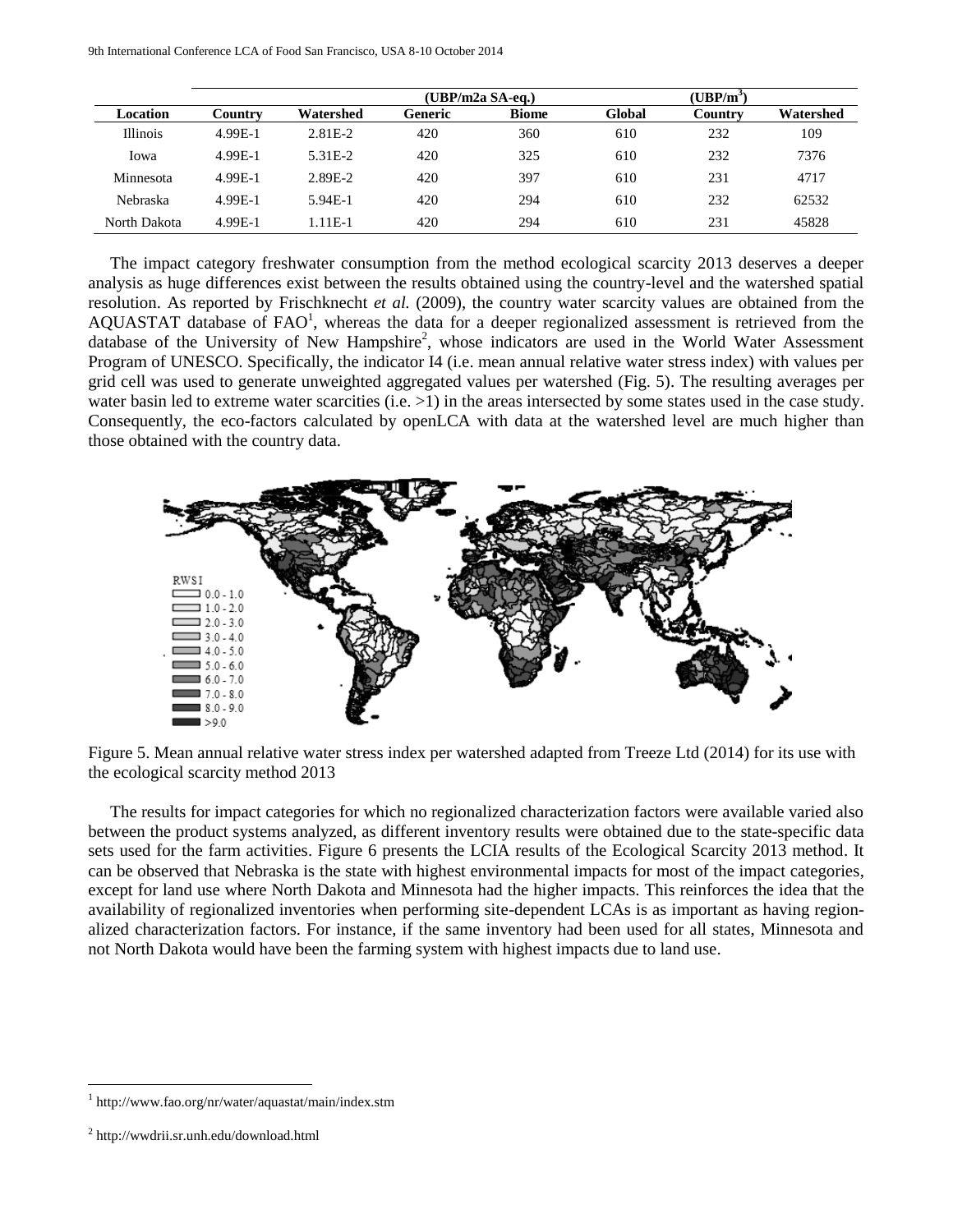9th International Conference LCA of Food San Francisco, USA 8-10 October 2014



Figure 6. 1kg corn grain production LCIA results in UBP for the Ecological Scarcity 2013 method (regionalized assessment of land use and water resources impact categories). Results calculated for farming systems in Illinois, Iowa, Minnesota, Nebraska and North Dakota.

#### **4. Discussion**

The variety in the results obtained from the calculation with different spatial scales showed the convenience of using non-aggregated data for the characterization of the regional parameters in the LCIA methods. However, for some factors, division at the cell level (e.g. per square meter) might lead to missing some important regional conditions relevant to the effect of the emission or resource consumption. For instance, Frischknecht *et al.,* (2009) described that water stress modeling at the cell division level does not consider hydrological conditions; the result of this is that areas suffering from great water stress lack water stress values in the model because no water extraction takes place there, (i.e. large parts of the Sahara). Thus, it is necessary to determine the most suitable spatial resolution to use for each parameter so that all the relevant regional properties are considered and their spatial uncertainty is minimized. The use of weighted aggregations might be useful for avoiding misleading values such as in the case of the WSI of Figure 5. To this end, available data on background emissions or likely geographical distribution of emissions (i.e. emission proxies) could be used to determine the areas where the probability of occurring the impact is higher (ImpactWorld+ 2014). Likewise, geographical distributions of the processes might be also applied when determining the location of each activity (Mutel *et al.* 2012). The uncertainty derived from these spatial distributions might affect not only the inventory results but also the values of the regionalized characterization factors calculated in the software. Therefore, the addition of the process spatial uncertainty to the uncertainty distribution of the dataset exchanges and of the LCIA characterization factors should be considered.

It should also be borne in mind that in the current approach the data from the regional parameters used for calculating the weighted average is only that contained in the intersected area by the process geometry. However, as the full impact from a source can cover areas extending several hundred to thousand kilometers (Potting and Hauschild 2006), using site-specific locations in the inventory might reduce the accuracy of the results. Therefore, it might be necessary to analyze the feasibility of enhancing the current implementation approach to also include transport pathways of emissions when calculating the regionalized characterization factors.

Moreover, the seasonal variation of the regional parameters is currently dismissed as annual averages are commonly used, for example, in the water scarcity ratios calculation. However, this might affect the impact results considerably as some crops are only grown during specific times of the year. Therefore, future advances in the software implementation of regionalized LCIA should also integrate the temporal variable.

Finally, LCIA results obtained from spatially heterogenic systems, i.e. multi-scale systems, should be carefully interpreted: processes using generic characterization factors, which tend to be higher than site-dependent factors (Table 1), might have higher contributions to the overall impact than expected. Therefore, the decision of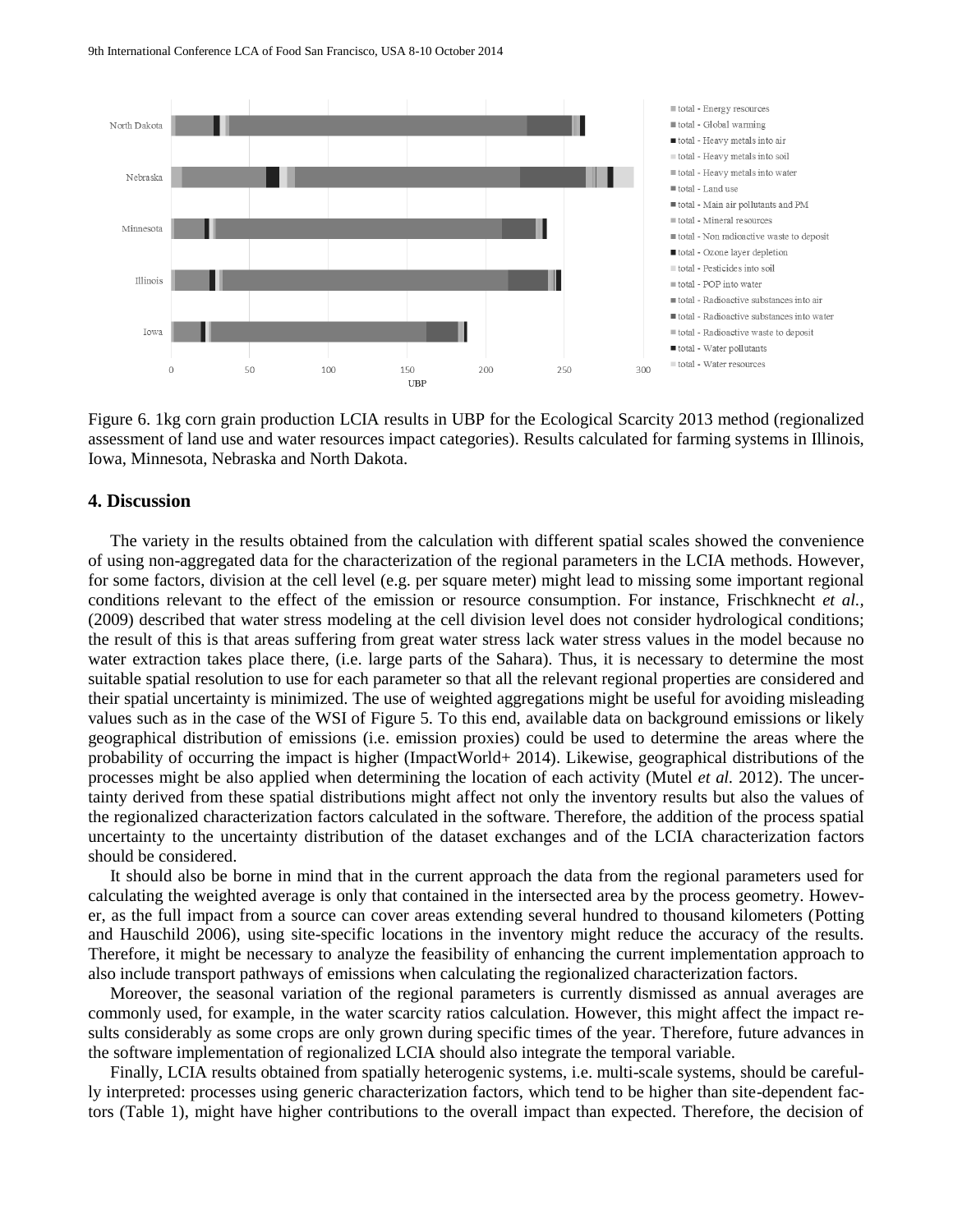performing a regionalized LCIA must be along with the goal of the study whilst bearing in mind the added complexity to the analysis of the results derived from this type of assessment.

# **5. Conclusion**

Considering the high variability of LCI and LCIA results between the different locations analyzed, regionalized assessments for finer spatial resolutions than countries should be conducted both in the inventory and impact assessment phases for agricultural systems. To this end, LCIA method developers should provide the regional parameters used for calculating the characterization factors using suitable spatial resolution. Higher transparency in the calculations applied for the different impact categories will also help to implement their methods in openLCA. Likewise, LCA database providers should consider the necessity of modeling the data sets at higher spatial resolutions than national or supranational scales. The currently integrated approach in openLCA allows to perform fully regionalized LCAs without increasing considerably the complexity of the calculations. However, this first step in the implementation must be followed by further enhancements which will allow to minimize the uncertainty and increase the validity of the impact assessment results.

# **6. Acknowledgments**

The development and implementation of the new approach for regionalized LCIA in openLCA was conducted in a project supported by the US Department of Agriculture (USDA), National Agricultural Library under cooperative agreement number 58-8220-2-112F.

# **7. References**

- Bengtsson M, Carlson R, Molander S, Steen B (1998) An approach for handling geographical information in life cycle assessment using a relational database. J Hazardous Materials 61: 67–75
- Bentrup F, Küsters J, Kuhlmann H, Lammel J (2004) Environmental impact assessment of agricultural production systems using the life cycle assessment methodology: I. Theoretical concept of a LCA method tailored to crop production. Eur J Agronomy. doi: 10.1016/S1161-0301(03)00024-8
- de Baan L, Alkemade R, Koellner T (2012) Land use impacts on biodiversity in LCA: a global approach. Int J Life Cycle Assess. doi: 10.1007/s11367-012-0412-0
- ETH Zürich (2014) Enhanced Ecoindicator99 (EI99+) characterization factors retrieved from http://www.ifu.ethz.ch/ESD/downloads/EI99plus. Accessed 27 February 2014
- Frischknecht R, Jungbluth N, Pfister S (2009) UBP-Bewertung für den Wasserbedarf von Treibstoffen. ESUservices, Uster, im Auftrag des Bundesamtes für Umwelt (BAFU), Bern, C.H.
- Frischknecht R, Büsser Knöpfel S (2013) Swiss Eco-Factors 2013 according to the Ecological Scarcity Method. Methodological fundamentals and their application in Switzerland. Environ studies no. 1330. Federal Office for the Environment, Bern: 254 pp.
- Gerber PJ, Steinfeld H, Henderson B, Mottet A, Opio C, Dijkman J, Falcucci A, Tempio G (2013) Tackling climate change through livestock – A global assessment of emissions and mitigation opportunities. Food and Agriculture Organization of the United Nations (FAO), Rome.
- GeoTools (2013) Java GIS toolkit v. 10.3 retrieved from http://www.geotools.org. Accessed 20 December 2013
- Geyer R, Stoms DM, Lindner JP, David FW, Wittstock B (2010) Coupling GIS and LCA for biodiversity assessments of land use. Part 1: Inventory modeling. Int J Life Cycle Assess 15:454–467
- Gotway CA, Young LJ (2002) Combining Incompatible Spatial Data. J of the Am Statistical Association 97:632-648
- Halog A, Bortsie-Aryee NA (2013) The need for integrated life cycle sustainability analysis of biofuel supply chains. Biofuels – Economy, Environment and Sustainabilty. doi: 10.5772/52700
- Harris S, Narayanaswamy V (2009) A literature review of life cycle assessment in agriculture. RIRDC Publication No. 09/029 and RIRDC Project No. PRJ-002940, Rural Industries Research and Development Corporation, Barton, Australia.
- ImpactWorld+ (2014) http://www.impactworldplus.org/en/presentation.php. Accessed 25 April 2014